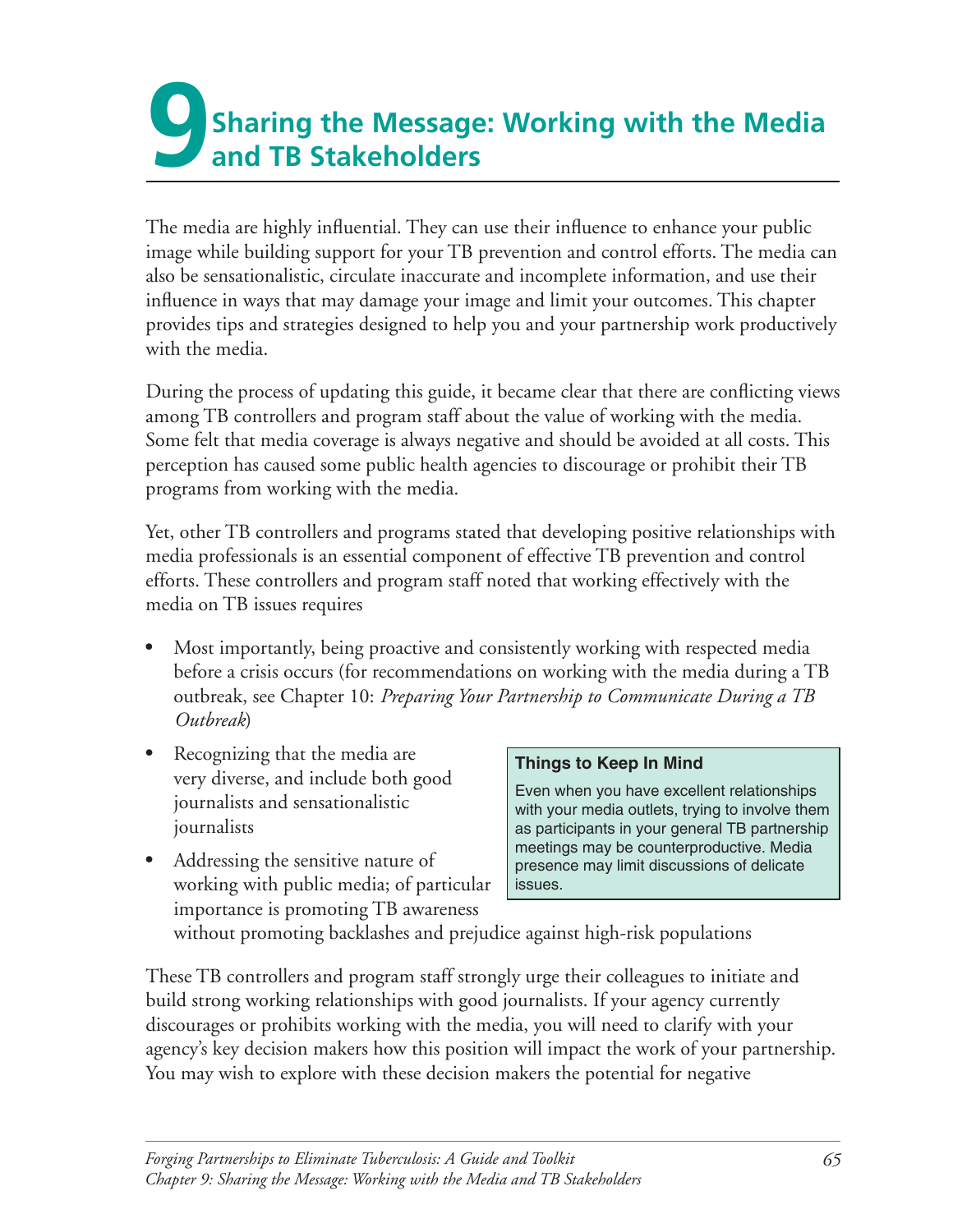consequences (misinformation, panic, anger, and mistrust) when media contact is limited to times of crisis.

### **Common Formats for Accessing the Media**

This section covers several common formats for accessing the media:

- Meeting with editorial boards
- Press briefings
- Press conferences
- Media advisories
- Press releases
- Public service announcements (PSA)
- Feature stories
- Op-Ed pieces
- Letters to the editor
- Public access TV stations
- Media interviews (television, radio, and print media)

### *Meetings with Editorial Boards*

Requesting a meeting with the editorial board of a newspaper or magazine is appropriate when you are trying to:

- Have the newspaper or magazine establish or change its position on a public policy issue, such as <u>DOT</u> (directly observed therapy) (see Chapter 12: *Selling Your Success to Others*)
- Have the newspaper or magazine increase or change the content of its TB coverage

Before meeting with an editorial board, it is important to do your homework:

- Review the newspaper or magazine's previous coverage of TB and its perspective on public health issues. Use this information to develop an effective approach for communicating with the board. (See Social Marketing with TB Stakeholders at the end of this chapter.)
- Work with partners to gather data and create a brief (15 to 20 minute) compelling argument for supporting your TB issue (see Chapter 12: *Selling Your Success to Others*). Your argument should clearly state the importance of this issue to the magazine or paper's target audience.
- Work with two to four credible, expert (e.g., medical, scientific, and at-risk populations) partners who will attend the editorial board meeting and make the presentation.
- Anticipate and prepare for questions.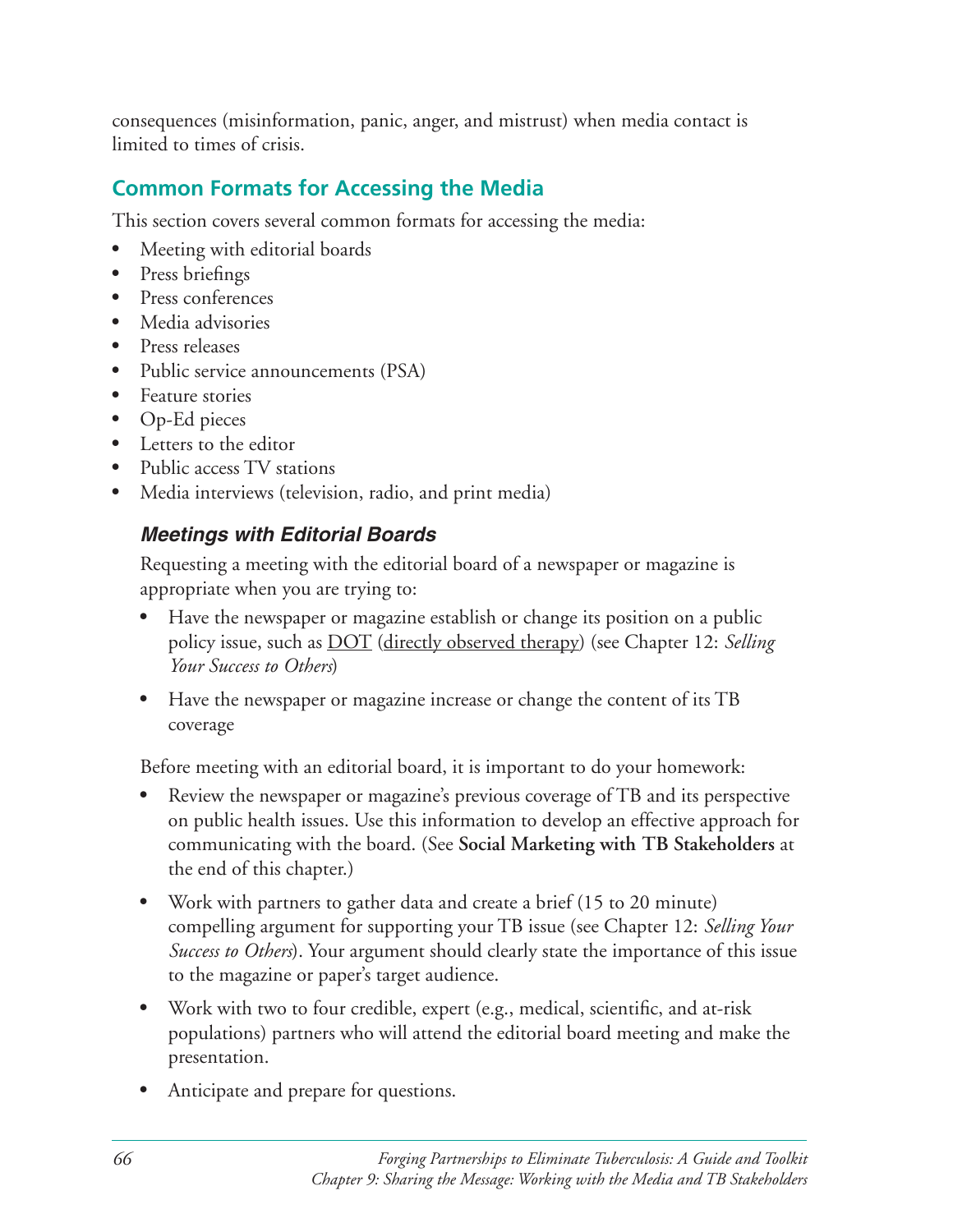### *Press Briefings*

Press briefings can establish positive relationships with journalists while providing them with important background information on TB, such as symptoms, costeffectiveness of prevention, and information that supports a desired policy change. Since journalists must cover a wide variety of topics, a well-run press briefing is an efficient way for them to do their TB homework. Press briefings might be organized to coincide with World TB Day, or with proposed changes in TB policies or treatment protocols.

When organizing a press briefing, it is important to

- Invite journalists, including columnists, who regularly cover health or social issues from influential print and broadcast media, including those whose target audiences are at-risk populations.
- If possible, work with a trusted media colleague who can provide guidance on the best location and time of day for the briefing, as well as how best to market the briefing to influential reporters.
- If possible, make the meeting more appealing by providing food, such as a continental breakfast.
- Work with partners to identify and prepare written materials for participating journalists, such as fact sheets on TB in your area and the history and work of the partnership.
- Prepare a 25- to 35-minute briefing made by those with appropriate areas of expertise, followed by time for questions.
- Prepare speakers in advance to anticipate questions and answers and to ensure that you speak with one voice.
- Start and end on time. Journalists have tight publication deadlines. You lose credibility when you are unable to keep to your schedule.
- Have a skilled moderator to ensure the briefing keeps on topic and on schedule, as well as to encourage questions.
- Be available immediately following the briefing for radio, TV, or print journalists who may wish to conduct brief individual interviews.

### *Press Conferences*

Conducting a press conference is appropriate when you have national or international TB experts or celebrities visiting your area, to break important news, such as the release of your program area's annual TB statistics, or to address a TB outbreak in your area. When the press conference is used to break important news,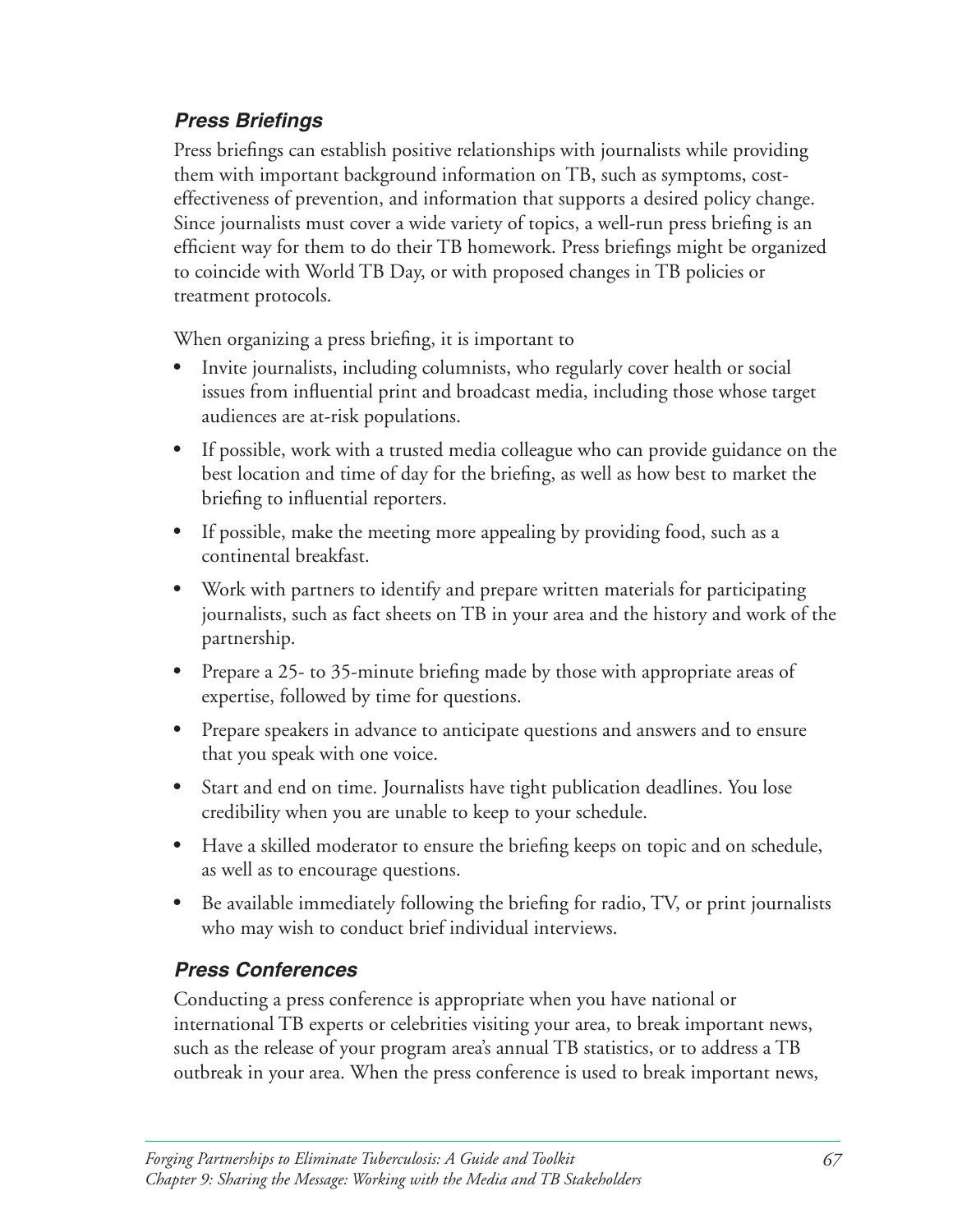do not succumb to individual journalists' requests for advance access to your news. Appearing to play favorites will damage your relationships with other journalists.

### *Media Advisories*

Media advisories are written announcements of your press briefings, press conferences, and public events that are sent to the media you hope will attend.

### *Press Releases*

Press releases contain breaking news that media outlets can develop into print and broadcast news stories. Many media outlets receive large quantities of press releases daily, so you are facing stiff competition for media attention. An eye-

catching headline

release communicates Project. expressed using

# **Press Release: Tuberculosis – New Approach to an**<br>first paragraph are **Old Foe**<br>**On March 27, 2003, the United States Department of Health and**

essential to being and the March 27, 2003, the United States Department of Health and Human Services, CDC, and the United States-Mexico Border noticed. A trusted a Health Commission hosted a World TB Day Observance—No TB relationship with the  $\parallel$  on *Our Borders: Now Is the Time!*—in El Paso, Texas, and Juarez, media (i.e., they see Rexico.<br>This bilingual, bi-national event, attended by over 150 public health

you as reliable and<br>credible) will greatly<br>increase your chances<br>increase your chances<br>wore countries working together to fight TB and promote health. two countries working together to fight TB and promote health.<br>Forty-two U.S. and Mexican governmental and nongovernmental of receiving coverage. Forty-two U.S. and Mexican governmental and nongovernmental<br>organizations and international organizations collaborated in the A good TB press planning of this event. The event showcased the new United<br>States-Mexico Bi-national TB Referral and Case Management

objectively about This project will establish a comprehensive bi-national TB referral<br>
and case management system for the United States and Mexico. breaking news and<br>
The project builds upon the previous extensive bi-national referral<br>
information.<br>
CureTB Program the Migrant Clinician Network's TBNet program CureTB Program, the Migrant Clinician Network's TBNet program, Opinions can be and other CDC-sponsored bi-national TB projects.

quotes from credible sources. The press release also lists one or two knowledgeable contact people who are prepared to provide additional information. Make sure these contacts are easy to reach during normal business hours.

## *Public Service Announcements*

A public service announcement (PSA) is an advertisement that a mass media outlet (e.g., magazine, newspaper, radio station, television station, website, and outdoor venue) prints or broadcasts free of charge. A PSA can be used to spread the word about public events, such as health fairs, or to raise awareness about a particular issue.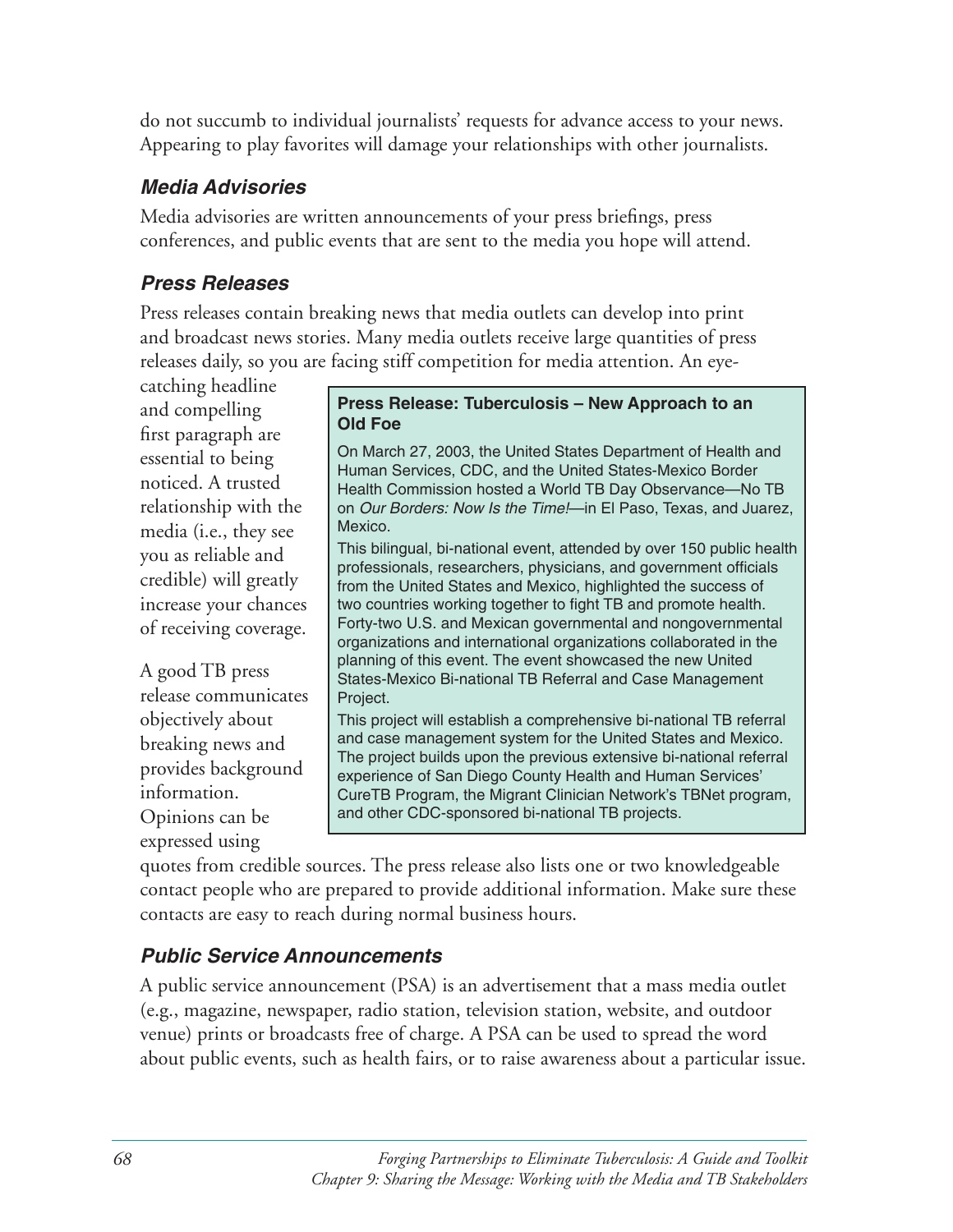If your area has media outlets serving your high-risk populations, a PSA could be an effective way to communicate TB risk factors and symptoms, and the locations of service providers. Media outlets will provide you with their PSA requirements upon request. 

### *Feature Stories*

Feature stories provide in-depth information, often from a human-interest perspective. For example, you may wish to profile a specific patient (with the patient's permission). These stories are usually negotiated with a single media outlet. They can promote a positive image of your agency and the TB partnership.

### *Op-Ed Pieces*

Opposite-Editorial (Op-Ed) pieces are opportunities to write an editorial for publication. Op-Ed pieces are usually limited to about 800 words in length. A simple phone call to a media outlet can provide you with its Op-Ed guidelines. Op-Ed pieces usually appear on the editorial pages with their own headlines and bylines. They can be effective ways to raise support and awareness of TB issues. In a setting

Having a prominent,  $\vert$  organizations.

are often widely read.

## of controversy, they **Things to Keep In Mind When Working With the Media**  $\overline{\text{can also facilitate}}$

- needed policy changes  $\cdot$  It is important to clarify in advance when and how designated<br>partners will speak on behalf of the partnership. This by providing expert<br>
opinion based on data.  $\begin{array}{r} \text{parameters with special of the parametersing. This  
from working with the media as representatives of their o$ from working with the media as representatives of their own
- example author or **value of TB** and health-related issues over time. Monitoring coverage allows you to identify authors helps. The interest allows you to identify authors helps. negative), accuracy, and type of story.
- **Letters to the •** Personal contact with reporters is important. A simple e-mail **Editor thanking a reporter for effective coverage of a health issue can** Newspapers and open the door to a good working relationship with that reporter.<br>
Similarly, a respectful note offering additional information on a<br>
topic or pointing out an inaccuracy may cause the iournalist to topic or pointing out an inaccuracy may cause the journalist to
- dedicate space to letters seek your input in the future.<br>expressing readers' <br>Some areas have publications that list media outlets and their expressing readers'<br>
viewpoints about the publications of interest.<br>
publication's content<br>
publication's content<br>
publication's content<br>
publication's content<br>
publication's content<br>
publication's content<br>
publications of whether this resource exists in your area.
- and editorial positions.  $\vert \cdot \vert$  Journalists are very busy. Always be concise in your dealings Letters to the editor with them and be considerate of their deadlines.

They are most effective when they are brief and limited to one or two key points. It is important to note that most print media reserve the right to edit (for length) letters they publish.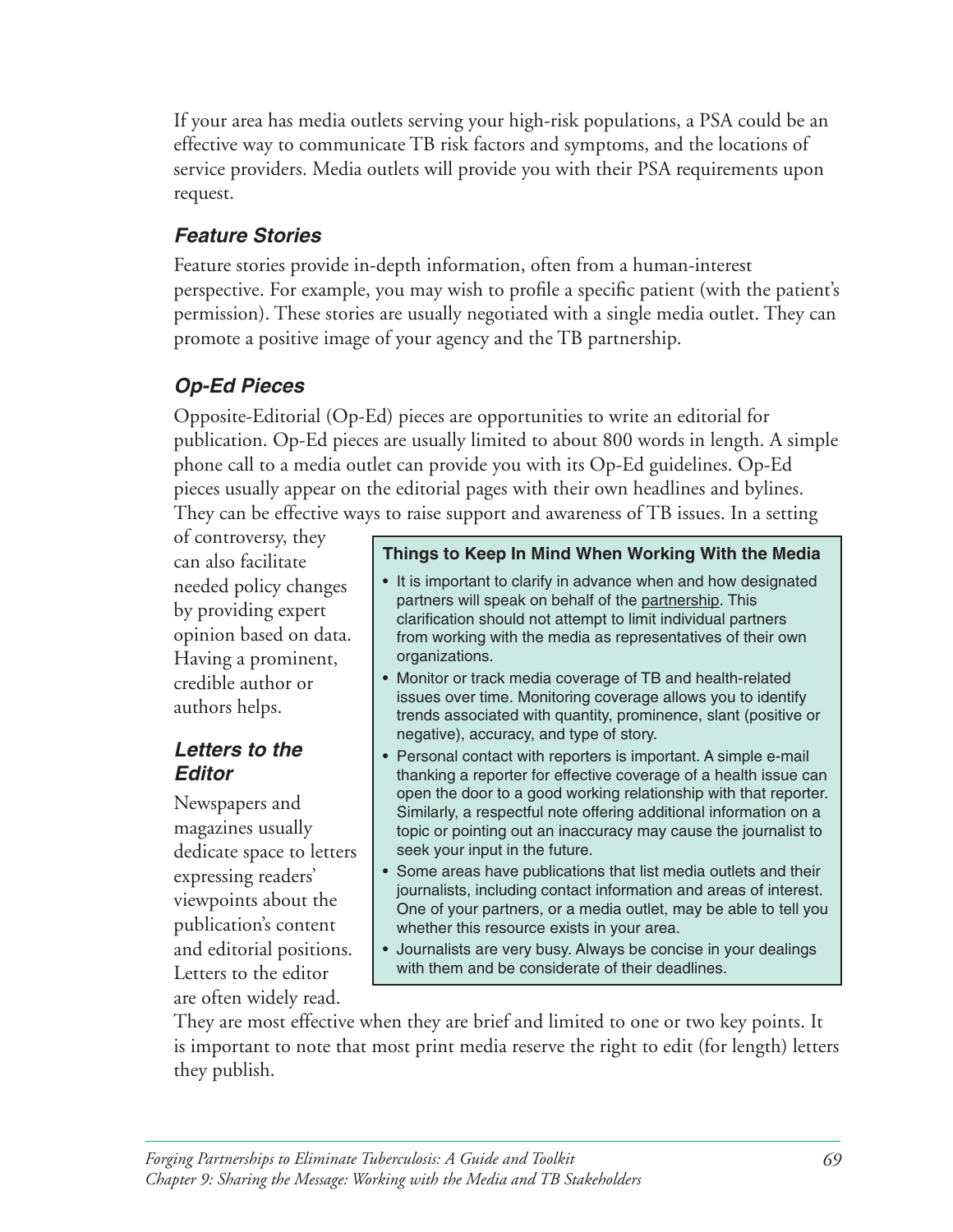### *Public Access TV Stations*

Some public health agencies have regularly scheduled weekly programs on their local public access television stations. These programs provide access to the general public. Videotapes of programs presented can be used as longer-term educational tools. Though access is free, ensuring your program is interesting and informative and does not create fear or distrust of high-risk populations can be challenging.

### *Media Interviews (Television, Radio, and Print Media)*

Media interviews can occur in a variety of settings. They may involve talk-show formats, brief sound bites used by broadcast journalists, or extensive interviews for print media features. The Center for the Advancement of Health's publication, *Communicating Health Behavior Sciences in the Media: Tips for Researchers,* has excellent tips for preparing for and conducting interviews (for more information about that publication, see **Related Resources** at the end of this chapter).

### **Checklist for Conducting a Press Conference**

### *Articulate a Compelling Reason for the Press Conference*

Compelling reasons include:

- A newsworthy story or breaking TB information with significant impact on your program area
- The TB partnership is launching a **Checklist for Conducting a Press** major new program or policy initiative, **Conference** or is issuing a public statement about a  $\cdot$  Articulate a compelling reason for the "controversial" issue example and the press conference
- Key messages and information to be conference speakers imparted **• Assemble the necessary materials**

### *Identify, Recruit, and Prepare Press*  $\cdot$  Follow up and follow through *Conference Speakers*

- 
- Identify, recruit, and prepare press
- 
- Ensure that journalists attend
- 
- Identify and gain firm commitments from articulate, credible speakers who will stick to the agreed-upon messages and the time they are allotted.
- Work with speakers to ensure that all necessary information is presented in a concise and compelling fashion with little or no repetition among speakers. It is helpful to have each speaker make and reinforce one or two key points (see the *Single Overriding Communications Objective (SOCO) Worksheet* in Chapter 16: *Toolkit*).
- Have speakers use visuals to support their presentations (e.g., slide set presentations, overheads, and handouts).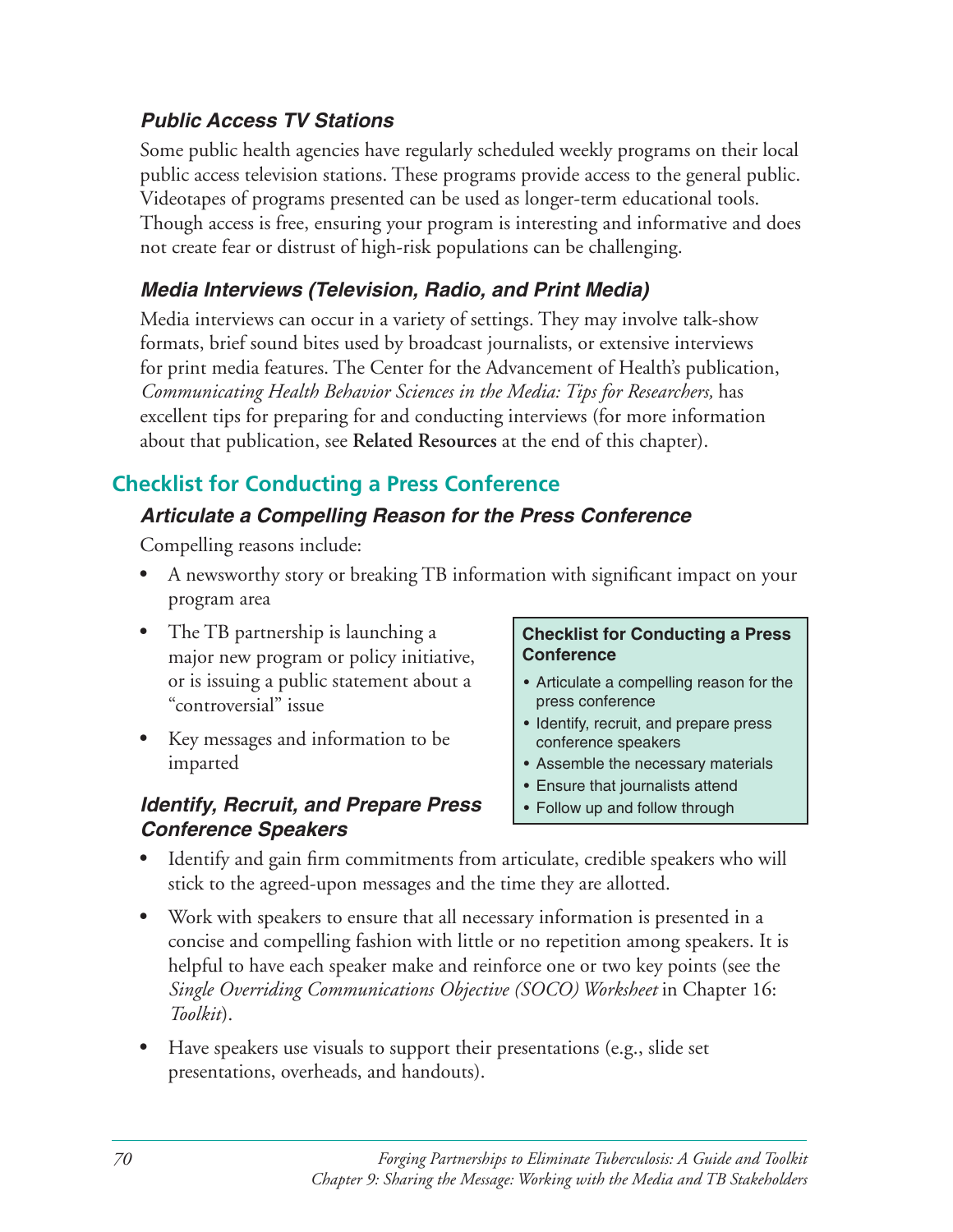- Work with speakers to anticipate and prepare answers to tough questions.
- Identify and gain a firm commitment from a skilled moderator who will keep time. The moderator's job also includes encouraging questions while ensuring that the press conference stays focused on your issue and messages.
- Make sure speakers avoid technical jargons and acronyms that are unfamiliar to journalists.
- Identify one or two easily reachable contact people who will be able to answer logistical questions in advance of the conference.

### *Assemble the Necessary Materials*

- A sign-up sheet that each attending journalist is asked to sign with their name, organization, e-mail, fax, phone and address
- A press kit that includes:
	- The agenda for your press conference
	- Your press release or media advisory
	- A list of the press conference speakers and moderator, including brief biographies that emphasize their credentials
	- Fact sheets, graphs, a concise background on TB in your area, and concise information on your partnership's history, purpose and major accomplishments
	- Executive summaries and full copies of any reports issued at the press conference
	- Whenever possible, written copies of speakers' presentations or at least their key points (giving written copies to the media helps to avoid misquotes and misinformation)
- Good visuals, which include:
	- TB posters or banners
	- Displays that include pictures of the partnership and its work

### *Ensure Journalists Attend*

Regularly monitor TB and health coverage in your area so you know which journalists have health care or social issues as their "beat" and how they are covering it. When you cannot access this information, call media outlets directly to ask them who should be invited from their organization. Some media outlets prefer all press releases be sent to an assignment editor, who makes decisions about which journalist will cover which stories. This preference should be honored. However, even in these cases, it is still usually helpful to send individual press releases directly to reporters who have covered health issues in the past.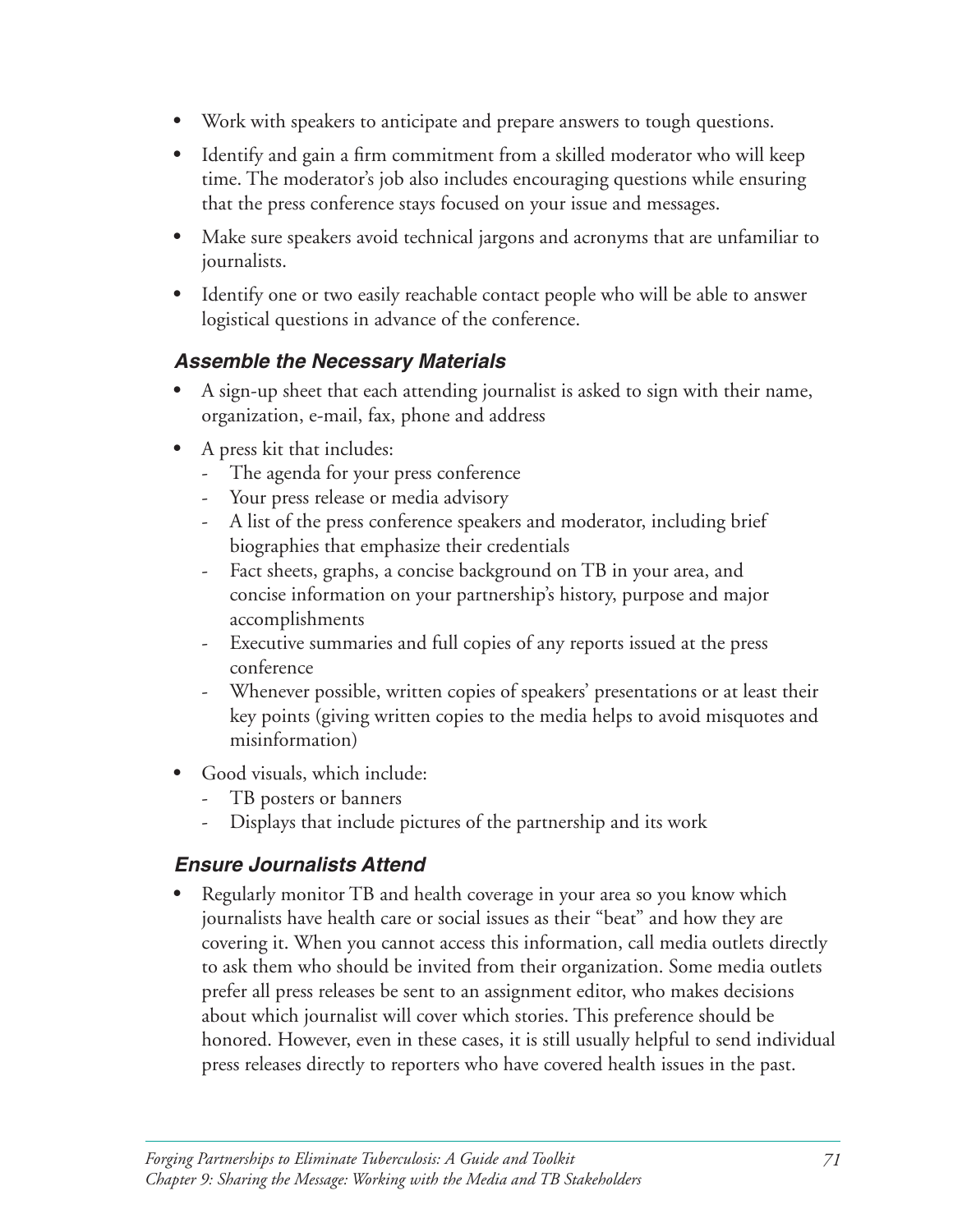- Send press releases to the journalists and assignment editors (e-mails are inexpensive and convenient) approximately 10 days prior to the press conference, unless this is a breaking news story that requires a press conference on one or two days notice to minimize misinformation and public confusion.
- Contact journalists and assignment editors to make certain they received the press release, answer any questions they may have, and get a sense of their interest in attending. It is helpful to have the partners with positive media relationships to make the follow-up contact with the individuals they know.
- One or two days before the press conference, send a reminder to journalists and assignment editors of the conference date, time, and topic.

### *Follow Up and Follow Through*

- Immediately following the press conference, review the list of journalists who attended. When an influential media outlet or a key journalist fails to attend, send them a copy of your press kit (electronically, if possible). They may use this information to cover the event.
- Monitor all media outlets and document the coverage of the event. Retain copies of print coverage and, whenever possible, copies of radio and TV coverage. Positive coverage can come in handy in the future (see Chapter 12: *Selling Your Success to Others*).
- Send a thank you letter or e-mail to reporters who provide accurate coverage of your event. People tend to complain about inaccuracies, but rarely acknowledge accurate (i.e., positive) coverage. Thus, a timely thank you is likely to have a big impact.
- If any coverage was negative or major outlets failed to cover the event, consider writing an Op-Ed piece or meeting with appropriate editorial boards or journalists to make a case for improved coverage.

### **Social Marketing with TB Stakeholders**

Social marketing is defined as "an organization's task to determine the wants, needs, and interests of target audiences (markets), and to deliver the desired satisfactions more effectively in ways that preserve or enhance the consumer's and society's well being."<sup>55</sup> When we talk about reaching and involving TB stakeholders in productive partnerships, we are, in essence, talking about social marketing. Thus, much of this guide addresses social marketing issues.

<sup>&</sup>lt;sup>55</sup>Kotler P. 1975. Marketing for Non-profit Organizations. Englewood Cliffs, NJ: Prentice-Hall.